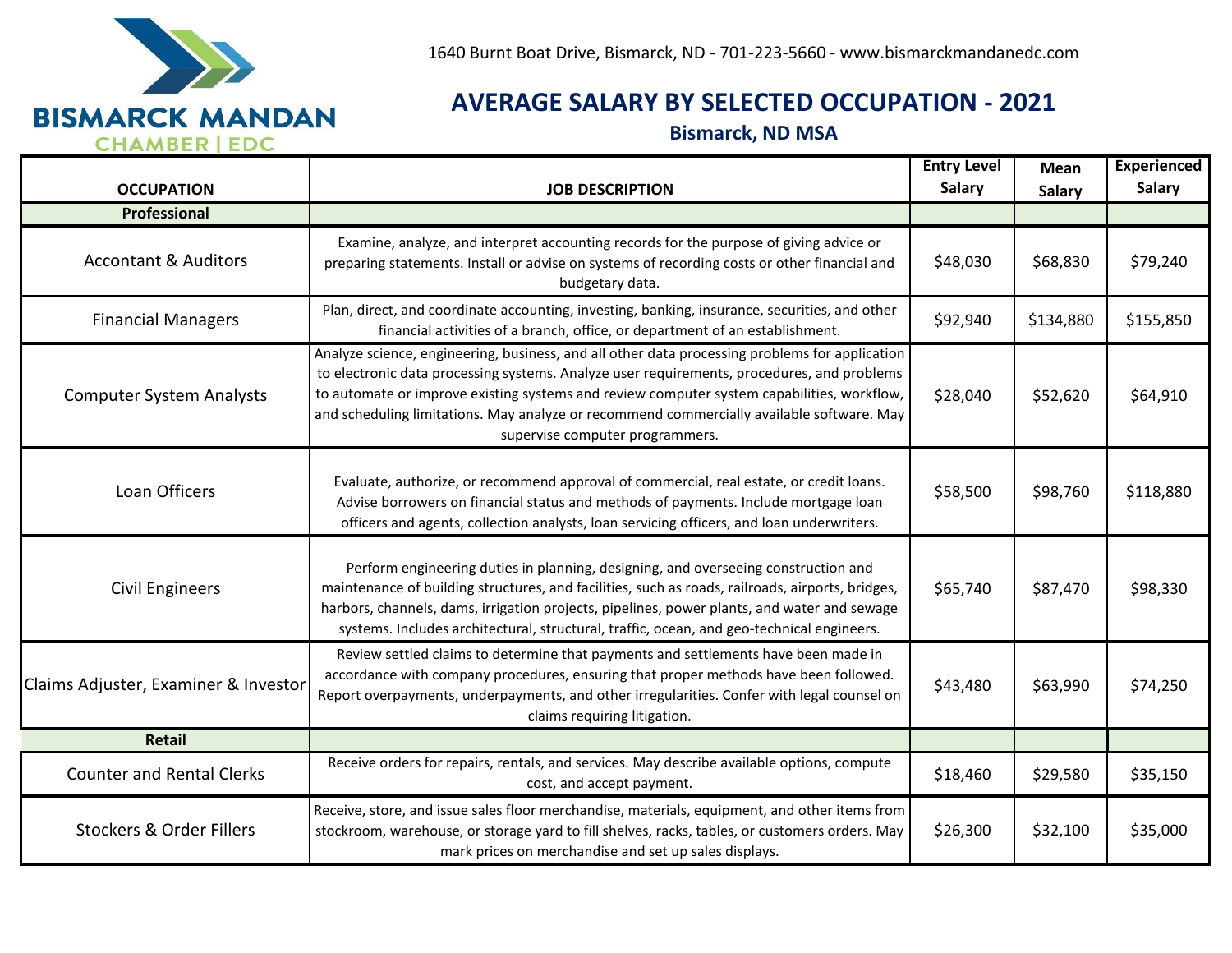| Cashiers                                                                           | Receive and disburse money in establishments other than financial institutions. Usually<br>involves use of electronic scanners, cash registers, or related equipment. Often involved in<br>processing credit card transactions or validating checks.                                                                                                                              | \$22,050 | \$26,020 | \$28,000  |
|------------------------------------------------------------------------------------|-----------------------------------------------------------------------------------------------------------------------------------------------------------------------------------------------------------------------------------------------------------------------------------------------------------------------------------------------------------------------------------|----------|----------|-----------|
| <b>Clerical</b>                                                                    |                                                                                                                                                                                                                                                                                                                                                                                   |          |          |           |
| Bookkeeping, Accounting, & Audit<br>Clerks                                         | Compute, classify, and record numerical data to keep financial records complete. Perform any<br>combination of routine calculating, posting, and verifying duties to obtain primary financial<br>data for use in maintaining accounting records. May also check accuracy of figures,<br>calculations, and postings pertaining to business transactions recorded by other workers. | \$26,380 | \$41,290 | \$48,750  |
| <b>Customer Service Representatives</b>                                            | Interact with customers to provide information in response to inquiries about products and<br>services and to handle and resolve complaints. Exclude individuals whose duties are primarily<br>sales or repair.                                                                                                                                                                   | \$26,470 | \$36,550 | \$41,590  |
| <b>Executive Secretaries &amp;</b><br><b>Administrative Assistants</b>             | Provide high-level administrative support by conducting research, preparing statistical<br>reports, handling information requests, and performing clerical functions such as preparing<br>correspondence, receiving visitors, arranging conference calls, and scheduling meetings. May<br>also train and supervise lower-level clerical staff.                                    | \$43,270 | \$51,790 | \$56,060  |
| <b>Administrative Services &amp; Facilities</b><br>Managers                        | Plan, direct, or coordinate supportive services of an organization, such as recordkeeping, mail<br>distribution, telephone operator/receptionist, and other office support services. May oversee<br>facilities planning and maintenance and custodial operations.                                                                                                                 | \$65,510 | \$92,460 | \$105,940 |
| Receptionists & Information Clerks                                                 | Answer inquiries and obtain information for general public, customers, visitors, and other<br>interested parties. Provide information regarding activities conducted at establishment;<br>location of departments, offices, and employees within organizations.                                                                                                                   | \$23,210 | \$32,360 | \$36,940  |
| <b>Compter Operations, All Other</b>                                               | Monitor and control electronic computer and peripheral electronic data processing<br>equipment to process business, scientific, engineering, and other data according to operating<br>instructions. May enter commands at a computer terminal and set controls on computer and<br>peripheral devices. Monitor and respond to operating and error messages.                        | \$41,610 | \$69,190 | \$82,980  |
| <b>Unskilled</b>                                                                   |                                                                                                                                                                                                                                                                                                                                                                                   |          |          |           |
| Laborers and Freight, Stock, &<br><b>Materials Movers</b>                          | Manually move freight, stock, or other materials or perform other unskilled general labor.<br>Include all unskilled laborers not classified elsewhere.                                                                                                                                                                                                                            | \$25,280 | \$33,480 | \$37,570  |
| <b>Helpers - Carpenters</b>                                                        | Help carpenters by performing duties of lesser skill. Duties include using, supplying or holding<br>materials or tools, and cleaning work area and equipment.                                                                                                                                                                                                                     | \$31,450 | \$44,170 | \$50,530  |
| Helpers - Brickmasons, Blockmasons,<br>Stonemasons, and Tile and Marble<br>Setters | Help brickmasons, blockmasons, stonemasons, or tile and marble setters by performing duties<br>requiring less skill. Duties include using, supplying orholding materials or tools, and cleaning<br>work area and equipment.                                                                                                                                                       | \$31,170 | \$41,970 | \$47,380  |
| Semi-Skilled                                                                       |                                                                                                                                                                                                                                                                                                                                                                                   |          |          |           |
| <b>Industrial Machinery Mechanics</b>                                              | Repair, install, adjust, or maintain industrial production and processing machinery or refinery<br>and pipeline distribution systems.                                                                                                                                                                                                                                             | \$42,910 | \$61,130 | \$70,250  |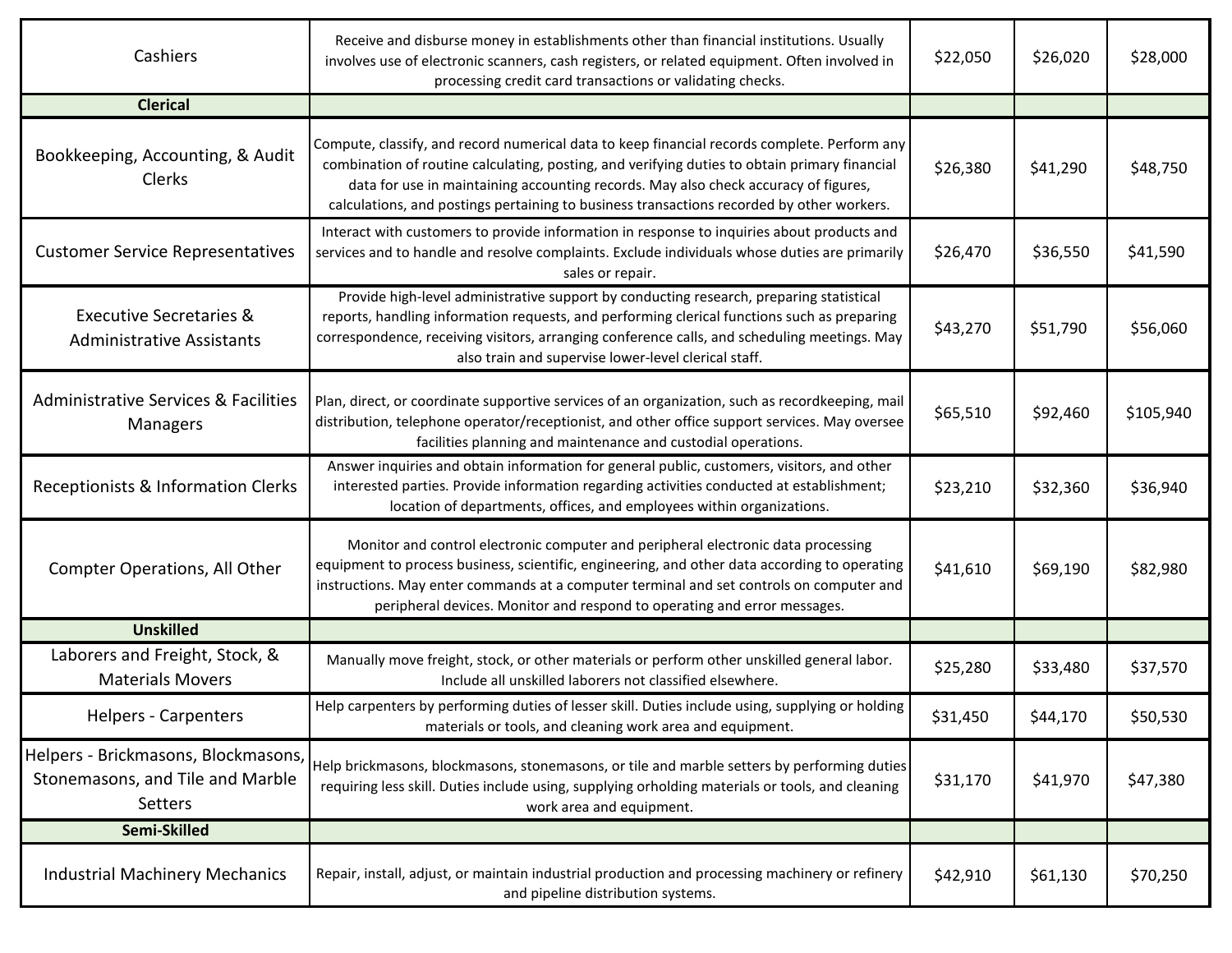| <b>Sheet Metal Workers</b>                                           | Fabricate, assemble, install, and repair sheet metal products and equipment, such as ducts,<br>control boxes, drainpipes, and furnace casings. Work may involve any of the following: setting<br>and operating fabricating machines to cut, bend, and straighten sheet metal; shaping metal<br>over anvils, blocks, or forms using hammer; operating soldering and welding equipment to<br>join sheet metal parts; inspecting, assembling, and smoothing seams and joints of burred<br>surfaces. | \$45,980 | \$63,160 | \$71,750    |
|----------------------------------------------------------------------|--------------------------------------------------------------------------------------------------------------------------------------------------------------------------------------------------------------------------------------------------------------------------------------------------------------------------------------------------------------------------------------------------------------------------------------------------------------------------------------------------|----------|----------|-------------|
| <b>Skilled</b>                                                       |                                                                                                                                                                                                                                                                                                                                                                                                                                                                                                  |          |          |             |
| Automotive Service Technicians &<br>Mechanics                        | Diagnose, adjust, repair, or overhaul automotive vehicles.                                                                                                                                                                                                                                                                                                                                                                                                                                       | \$32,390 | \$46,320 | 20 \$53,290 |
| Heating, Air Conditioning, &<br>Refrigeration Mechanics & Installers | Install or repair heating, central air conditioning, or refrigeration systems, including oil<br>burners, hot-air furnaces, and heating stoves.                                                                                                                                                                                                                                                                                                                                                   | \$39,440 | \$54,840 | \$62,530    |
| Machinists                                                           | Set up and operate a variety of machine tools to produce precision parts and instruments.<br>Include precision instrument makers who fabricate, modify, or repair mechanical instruments.<br>May also fabricate and modify parts to make or repair machine tools or maintain industrial<br>machines, applying knowledge of mechanics, shop mathematics, metal properties, layout, and<br>machining procedures.                                                                                   | \$40,280 | \$52,840 | \$59,120    |
| <b>Computer Network Support</b><br><b>Specialists</b>                | Analyze, test troubleshoot, and evaluate existing network systems (LAN), wide area network<br>(WAN), and Internet systems or a segment of a network system. Perform network<br>maintenance to ensure networks operate correctly with minimal interruption.                                                                                                                                                                                                                                       | \$49,210 | \$70,270 | \$80,800    |
| Plumbers, Pipefitters, & Steamfitters                                | Assemble, install, alter, and repair pipelines or pipe systems that carry water, steam, air, or<br>other liquids or gases. May install heating and cooling equipment and mechanical control<br>systems.                                                                                                                                                                                                                                                                                          | \$40,330 | \$52,680 | \$58,860    |
| <b>Technical</b>                                                     |                                                                                                                                                                                                                                                                                                                                                                                                                                                                                                  |          |          |             |
| Radiologic Technologists &<br>Technicians                            | Take x-rays and CAT scans or administer nonradioactive materials into patient's blood stream<br>for diagnostic purposes. Includes technologists who specialize in other scanning modalities.<br>Excludes Diagnostic Medical Sonographers (29-2032) and Magnetic Resonance Imaging<br>Technologists (29-2035).                                                                                                                                                                                    | \$43,820 | \$54,570 | \$59,950    |
| Electrical & Electronic Engineering<br><b>Technicians</b>            | Apply electrical and electronic theory and related knowledge, usually under the direction of<br>engineering staff, to design, build, repair, calibrate, and modify electrical components,<br>circuitry, controls, and machinery for subsequent evaluation and use by engineering staff in<br>making engineering design decisions. Excludes Broadcast Technicians (27-4012).                                                                                                                      | \$57,290 | \$65,580 | \$69,720    |
| Network & Computer Systems<br>Administrators                         | Install, configure, and support an organization's local area network (LAN), wide area network<br>(WAN), and Internet system or a segment of a network system. Maintain network hardware<br>and software. Monitor network to ensure network availability to all system users and perform<br>necessary maintenance to support network availability. May supervise other network support<br>and client server specialists and plan, coordinate, and implement network security measures.            | \$54,310 | \$72,500 | \$81,590    |
| <b>Graphic Designers</b>                                             | Design or create graphics to meet specific commercial or promotional needs, such as<br>packaging, displays or logos. May use a variety of mediums to achieve artistic or decorative<br>effects.                                                                                                                                                                                                                                                                                                  | \$32,980 | \$40,470 | \$44,220    |